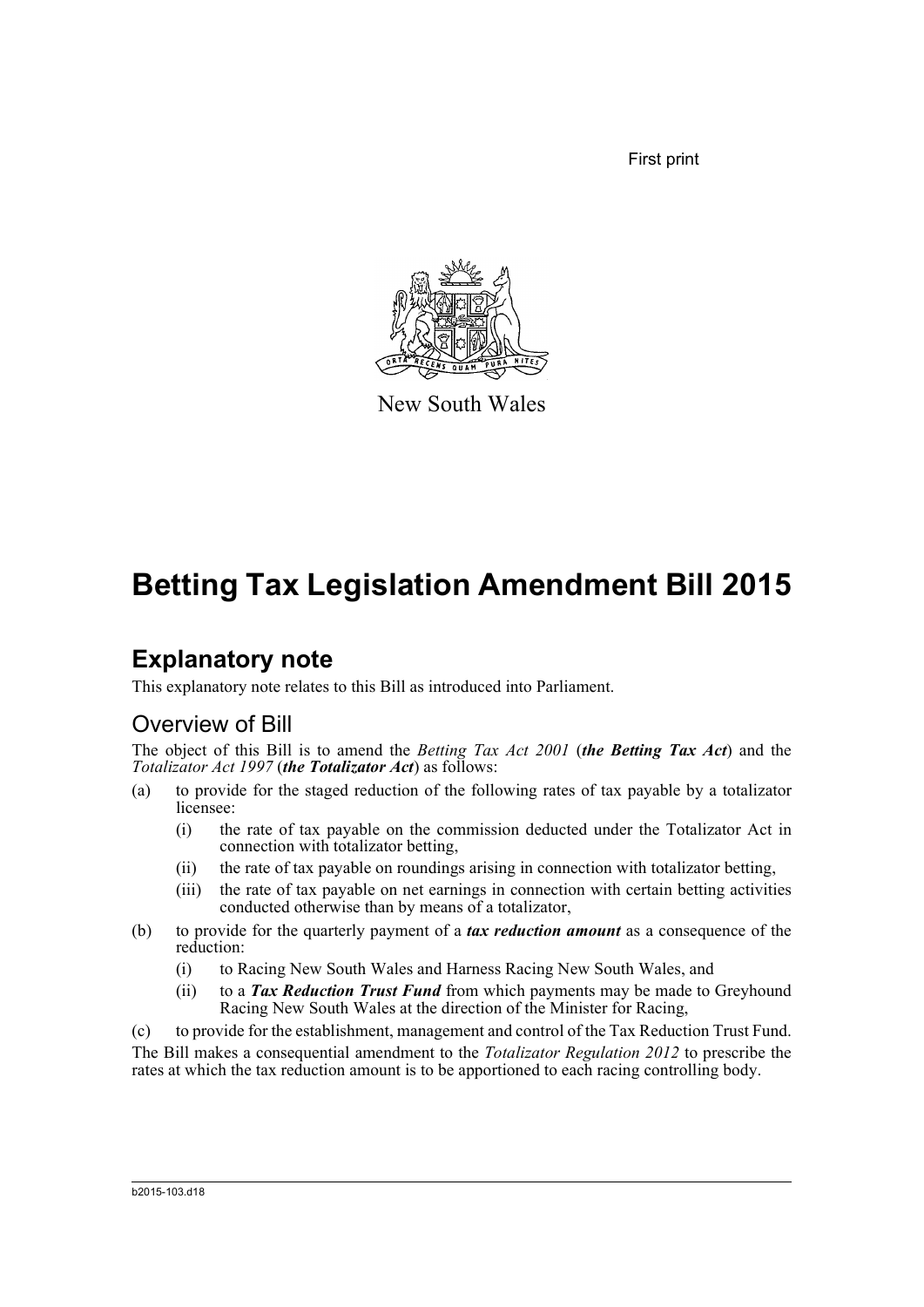## Outline of provisions

**Clause 1** sets out the name (also called the short title) of the proposed Act.

**Clause 2** provides that the proposed Act is taken to have commenced on 1 July 2015.

## **Schedule 1 Amendment of Betting Tax Act 2001 No 43**

**Schedule 1** provides for the staged reduction, over a 5-year period, of the rates of betting tax payable by a totalizator licensee under the Betting Tax Act.

**Schedule 1 [1] and [2]** provide for the reduction of the rate of betting tax payable by the licensee on commissions deducted under the Totalizator Act in connection with totalizator betting.

**Schedule 1 [3] and [4]** provide for the reduction of the rate of betting tax payable by the licensee on roundings arising in connection with totalizator betting.

**Schedule 1 [5] and [6]** provide for the reduction of the rate of betting tax payable by the licensee in connection with betting activities (other than computer simulated racing event betting activities) that the licensee is approved under the Totalizator Act to conduct otherwise than by means of a totalizator. **Schedule 1 [7]** makes a consequential amendment.

### **Schedule 2 Amendment of Totalizator Act 1997 No 45**

**Schedule 2 [2]** inserts the following proposed provisions:

**Proposed section 70** provides for the payment of a quarterly tax reduction amount, apportioned at the rates prescribed by the *Totalizator Regulation 2012*. The amount is to be paid by TAB Limited to Racing New South Wales and Harness Racing New South Wales, and to the Tax Reduction Trust Fund on behalf of Greyhound Racing New South Wales. The tax reduction amount is the difference between the total amount of tax payable under the Betting Tax Act, as amended by Schedule 1, and the total amount of tax that would have been payable under that Act had it not been amended by Schedule 1.

The operation of the Racing Distribution Agreement (between the Totalizator Agency Board, NSW Racing Pty Limited, the NSW Thoroughbred Racing Board, Harness Racing New South Wales and the Greyhound Racing Authority (NSW)) is modified as a consequence of the proposed section and the amendments made by Schedule 1.

**Proposed section 70A** establishes the Tax Reduction Trust Fund and provides for the payments that may be made to and from the Fund. The tax reduction amount in respect of Greyhound Racing New South Wales is required to be paid into the Fund, and is to be paid from the Fund to Greyhound Racing New South Wales at the direction of the Minister for Racing. **Schedule 2 [1]** makes a consequential amendment.

**Proposed section 70B** provides for the management and control of the Tax Reduction Trust Fund and the functions of the Secretary of the Department of Justice as trustee of the Fund.

**Schedule 2 [3]** makes amendments of a savings and transitional nature.

#### **Schedule 3 Amendment of Totalizator Regulation 2012**

**Schedule 3** amends the *Totalizator Regulation 2012* to prescribe the rates at which the tax reduction amount is to be apportioned to each racing controlling body.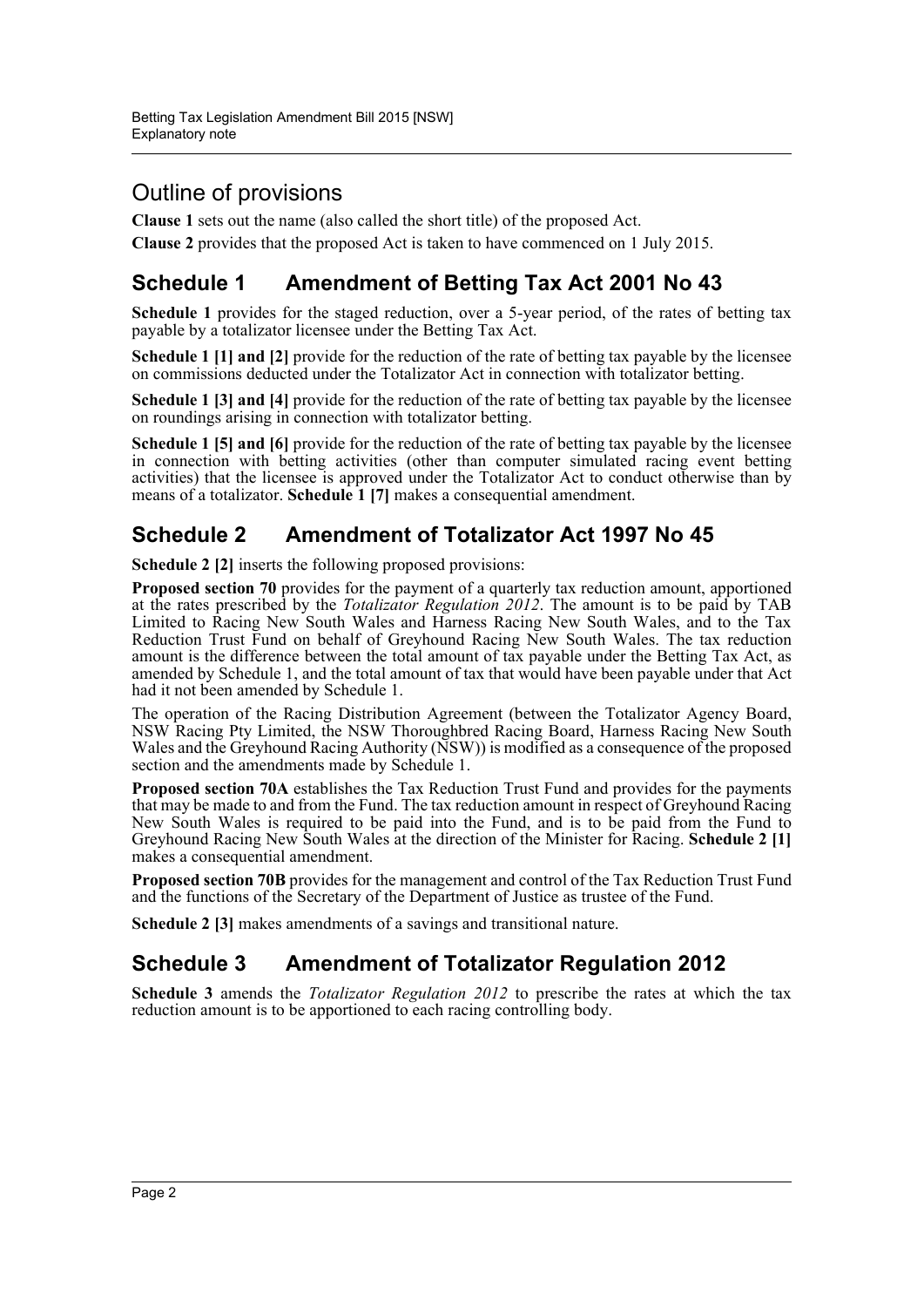First print



New South Wales

# **Betting Tax Legislation Amendment Bill 2015**

## **Contents**

|            |                                                     | Page |
|------------|-----------------------------------------------------|------|
|            |                                                     |      |
|            | Name of Act                                         |      |
|            | Commencement                                        |      |
|            | Schedule 1 Amendment of Betting Tax Act 2001 No 43  |      |
| Schedule 2 | Amendment of Totalizator Act 1997 No 45             | 5    |
|            | Schedule 3 Amendment of Totalizator Regulation 2012 |      |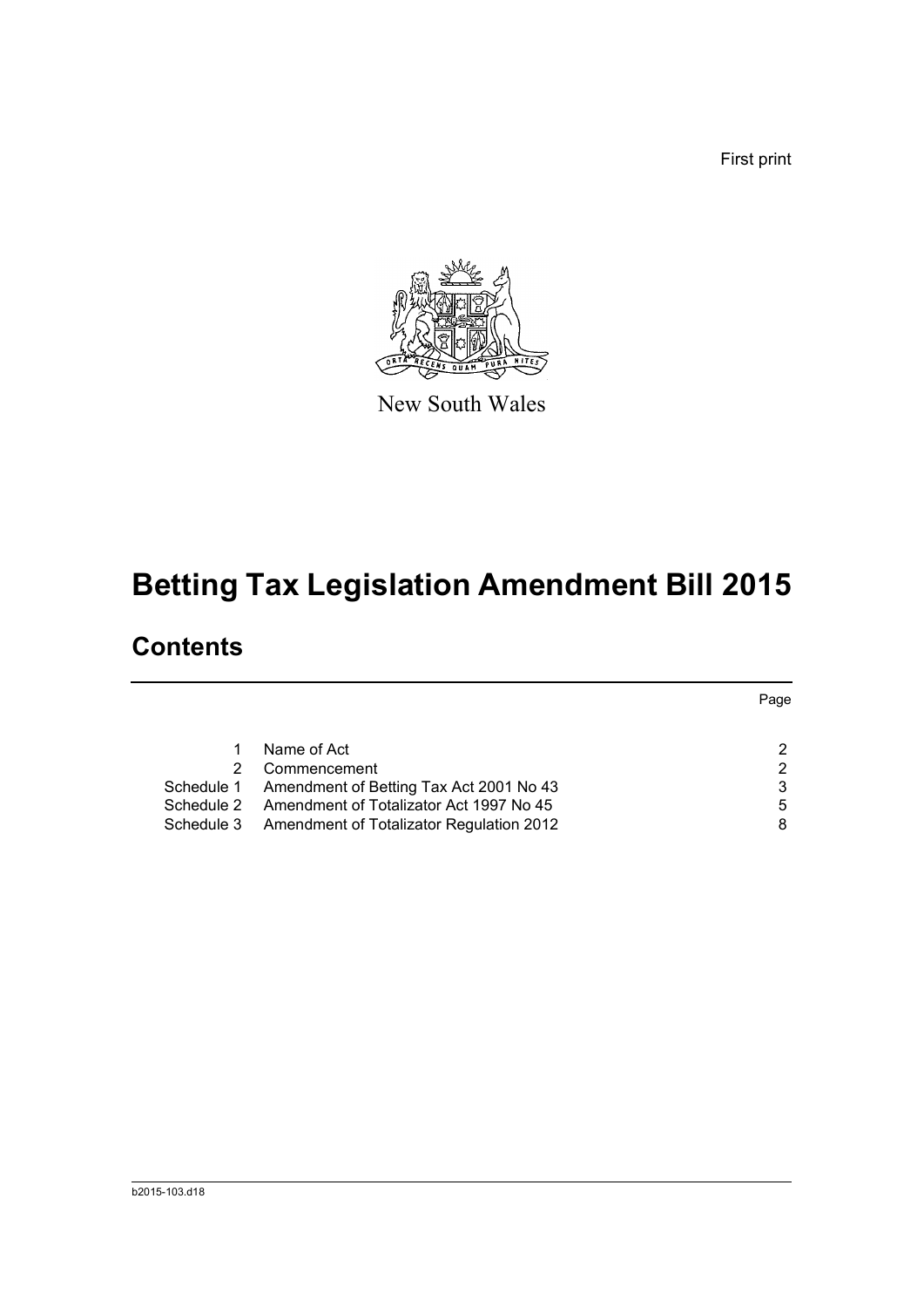

New South Wales

## **Betting Tax Legislation Amendment Bill 2015**

No , 2015

#### **A Bill for**

An Act to amend the *Betting Tax Act 2001* and *Totalizator Act 1997* to make provision for the reduction of the rates of betting tax payable by totalizator licensees and the payment of amounts to or on behalf of racing controlling bodies in connection with the reduction.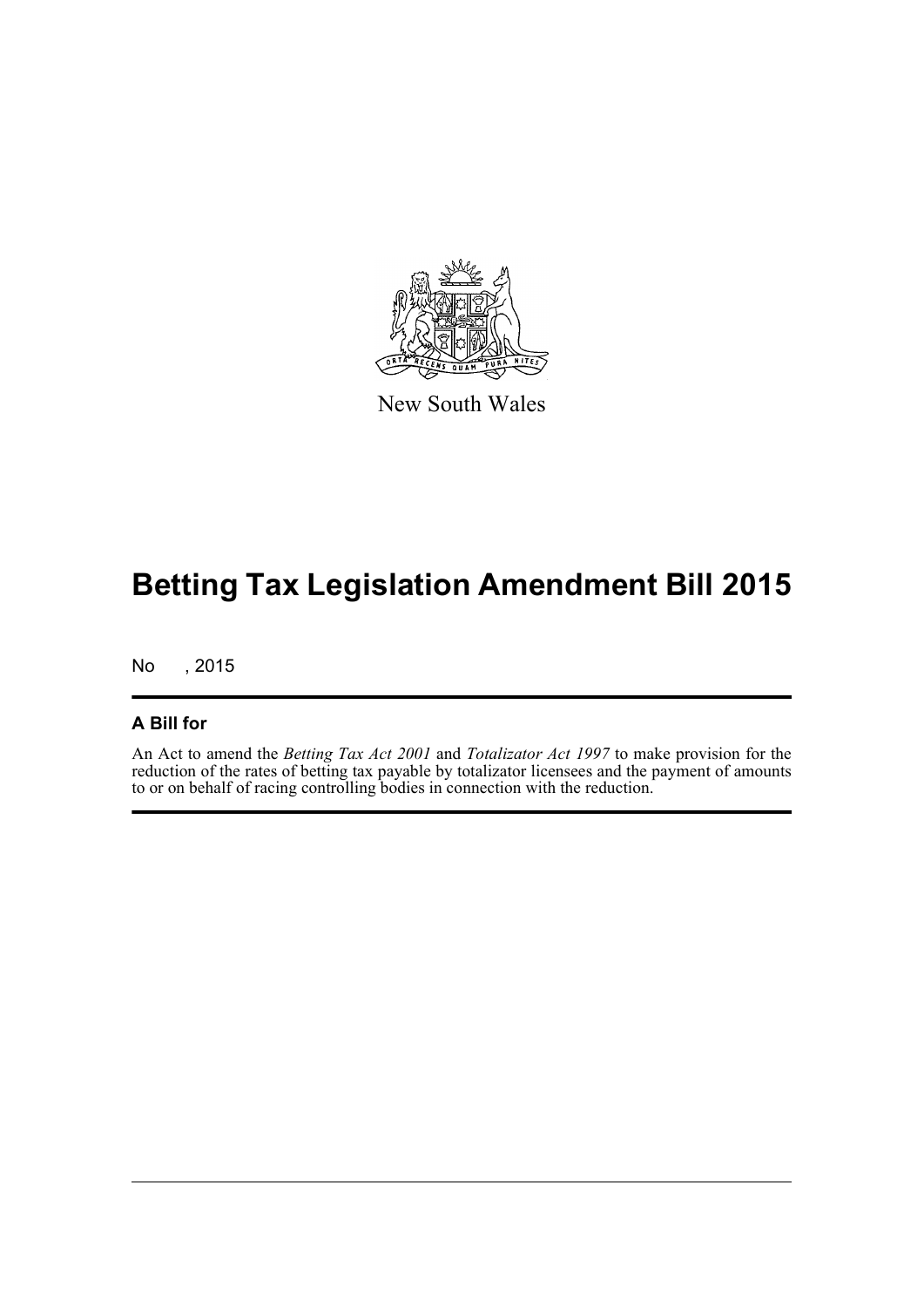<span id="page-4-0"></span>

| The Legislature of New South Wales enacts: |  |  |  |  |  |  |
|--------------------------------------------|--|--|--|--|--|--|
|--------------------------------------------|--|--|--|--|--|--|

<span id="page-4-1"></span>

| -1           | Name of Act                                                         | $\mathcal{P}$ |
|--------------|---------------------------------------------------------------------|---------------|
|              | This Act is the <i>Betting Tax Legislation Amendment Act 2015</i> . | 3             |
| $\mathbf{2}$ | <b>Commencement</b>                                                 | 4             |
|              | This Act is taken to have commenced on 1 July 2015.                 | 5             |

1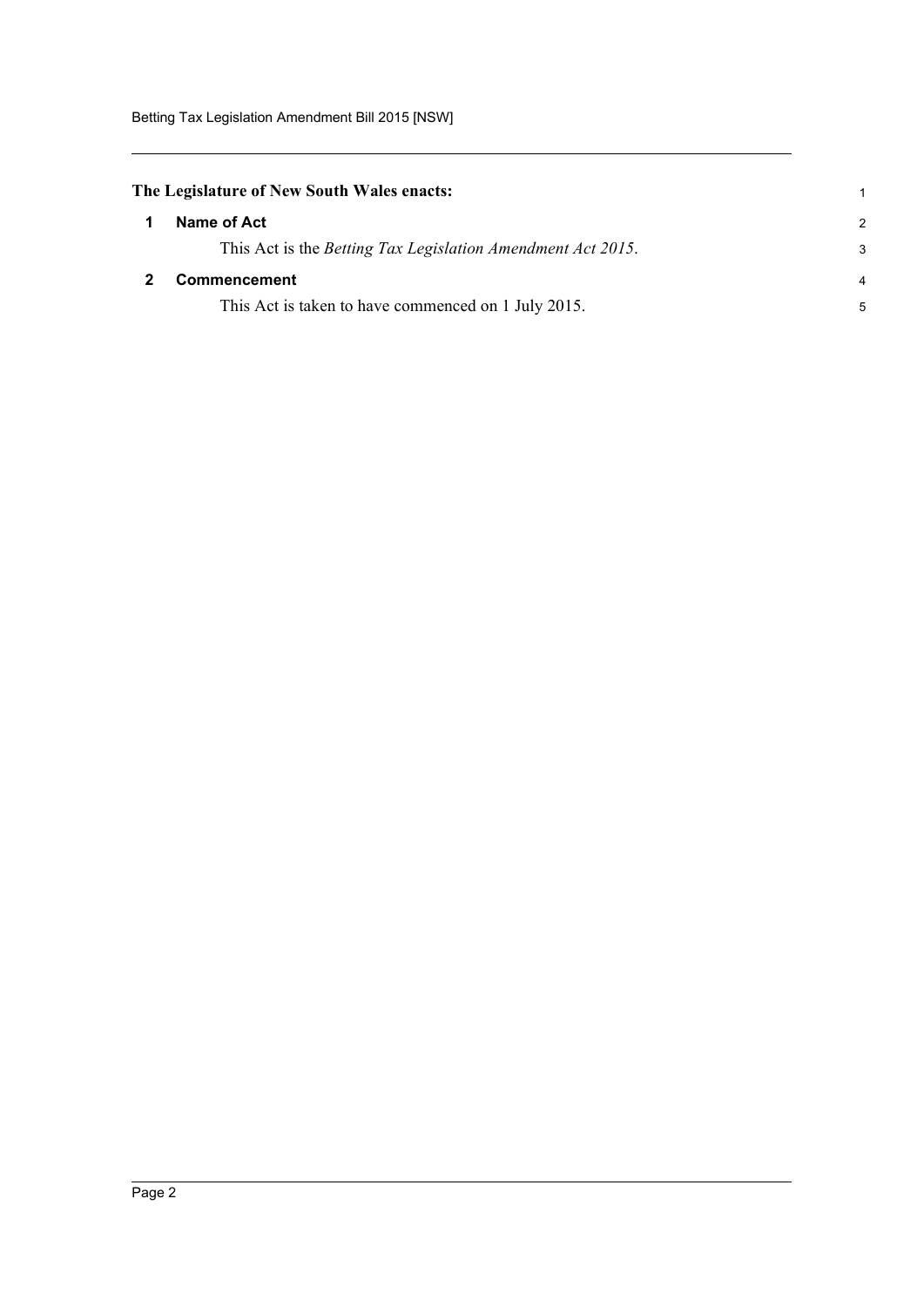<span id="page-5-0"></span>

|       | <b>Schedule 1</b>                                                                       |     | <b>Amendment of Betting Tax Act 2001 No 43</b>                                                                             | $\mathbf{1}$            |  |
|-------|-----------------------------------------------------------------------------------------|-----|----------------------------------------------------------------------------------------------------------------------------|-------------------------|--|
| [1]   |                                                                                         |     | Section 8 Betting tax on commission on totalizator betting                                                                 | $\overline{\mathbf{c}}$ |  |
|       | Omit "19.11 per cent" from section 8 (2) (a). Insert instead "the relevant percentage". |     |                                                                                                                            |                         |  |
| $[2]$ | Section 8 (2A)                                                                          |     |                                                                                                                            | 4                       |  |
|       | Insert after section $8(2)$ :                                                           |     |                                                                                                                            | 5                       |  |
|       | (2A)                                                                                    |     | The relevant percentage is:                                                                                                | 6                       |  |
|       |                                                                                         | (a) | in respect of a totalizator conducted during the period commencing on<br>1 July 2015 and ending on 30 June 2016—16.2%, or  | $\boldsymbol{7}$<br>8   |  |
|       |                                                                                         | (b) | in respect of a totalizator conducted during the period commencing on<br>1 July 2016 and ending on 30 June 2018–13.5%, or  | 9<br>10                 |  |
|       |                                                                                         | (c) | in respect of a totalizator conducted during the period commencing on<br>1 July 2018 and ending on 30 June 2019—12.17%, or | 11<br>12                |  |
|       |                                                                                         | (d) | in respect of a totalizator conducted during the period commencing on<br>1 July 2019 and ending on 30 June 2020—10.7%, or  | 13<br>14                |  |
|       |                                                                                         | (e) | in respect of a totalizator conducted on or after 1 July 2020—7.6%.                                                        | 15                      |  |
| $[3]$ |                                                                                         |     | Section 9 Betting tax on totalizator roundings                                                                             | 16                      |  |
|       |                                                                                         |     | Omit "19.11 per cent" from section 9 (2). Insert instead "the relevant percentage".                                        | 17                      |  |
| [4]   | Section 9 (2A)                                                                          |     |                                                                                                                            | 18                      |  |
|       | Insert after section $9(2)$ :                                                           |     |                                                                                                                            | 19                      |  |
|       | (2A)                                                                                    |     | The relevant percentage is:                                                                                                | 20                      |  |
|       |                                                                                         | (a) | in respect of a totalizator conducted during the period commencing on<br>1 July 2015 and ending on 30 June 2016—16.2%, or  | 21<br>22                |  |
|       |                                                                                         | (b) | in respect of a totalizator conducted during the period commencing on<br>1 July 2016 and ending on 30 June 2018—13.5%, or  | 23<br>24                |  |
|       |                                                                                         | (c) | in respect of a totalizator conducted during the period commencing on<br>1 July 2018 and ending on 30 June 2019—12.17%, or | 25<br>26                |  |
|       |                                                                                         | (d) | in respect of a totalizator conducted during the period commencing on<br>1 July 2019 and ending on 30 June 2020—10.7%, or  | 27<br>28                |  |
|       |                                                                                         | (e) | in respect of a totalizator conducted on or after 1 July 2020—7.6%                                                         | 29                      |  |
| $[5]$ |                                                                                         |     | Section 10 Betting tax on approved betting activities                                                                      | 30                      |  |
|       |                                                                                         |     | Omit "10.91 per cent" from section 10 (2). Insert instead "the relevant percentage".                                       | 31                      |  |
| [6]   | Section 10 (2A)                                                                         |     |                                                                                                                            | 32                      |  |
|       | Insert after section $10(2)$ :                                                          |     |                                                                                                                            | 33                      |  |
|       | (2A)                                                                                    |     | The relevant percentage is:                                                                                                | 34                      |  |
|       |                                                                                         | (a) | in respect of an approved betting activity (other than a computer<br>simulated racing event betting activity) conducted:   | 35<br>36                |  |
|       |                                                                                         |     | during the period commencing on 1 July 2015 and ending on<br>(i)<br>30 June $2016 - 9.2\%$ , or                            | 37<br>38                |  |
|       |                                                                                         |     | during the period commencing on 1 July 2016 and ending on<br>(ii)<br>30 June $2018 - 7.43\%$ , or                          | 39<br>40                |  |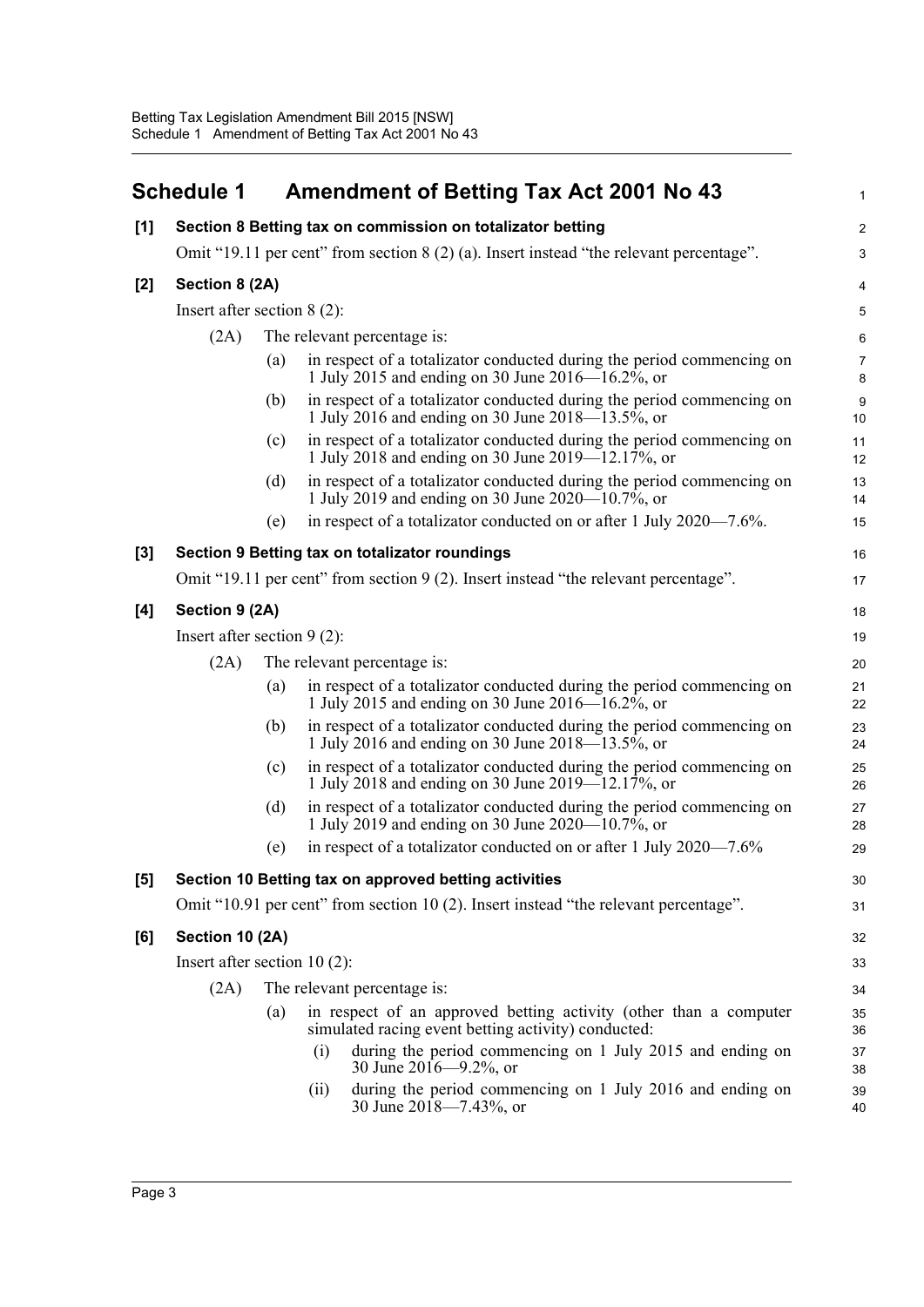|       |                                                                                                                      | (111)       | during the period commencing on 1 July 2018 and ending on<br>30 June 2019 –6.6%, or                                                                                                        | 1<br>$\overline{2}$ |  |
|-------|----------------------------------------------------------------------------------------------------------------------|-------------|--------------------------------------------------------------------------------------------------------------------------------------------------------------------------------------------|---------------------|--|
|       |                                                                                                                      | (iv)        | during the period commencing on 1 July 2019 and ending on<br>30 June 2020—5.8%, or                                                                                                         | 3<br>4              |  |
|       |                                                                                                                      | (v)         | on or after 1 July 2020—4.38%, or                                                                                                                                                          | 5                   |  |
|       | (b)                                                                                                                  | $10.91\%$ . | in respect of a computer simulated racing event betting activity—                                                                                                                          | 6<br>$\overline{7}$ |  |
| $[7]$ | <b>Section 10 (5)</b>                                                                                                |             |                                                                                                                                                                                            | 8                   |  |
|       | Omit the definition of <i>computer simulated racing event bet</i> . Insert instead:                                  |             |                                                                                                                                                                                            |                     |  |
|       | computer simulated racing event bet means a bet in respect of a computer<br>simulated racing event betting activity. |             |                                                                                                                                                                                            |                     |  |
|       |                                                                                                                      |             | <i>computer simulated racing event betting activity</i> means an approved betting<br>activity conducted on a computer simulated horse racing, harness racing or<br>greyhound racing event. | 12<br>13<br>14      |  |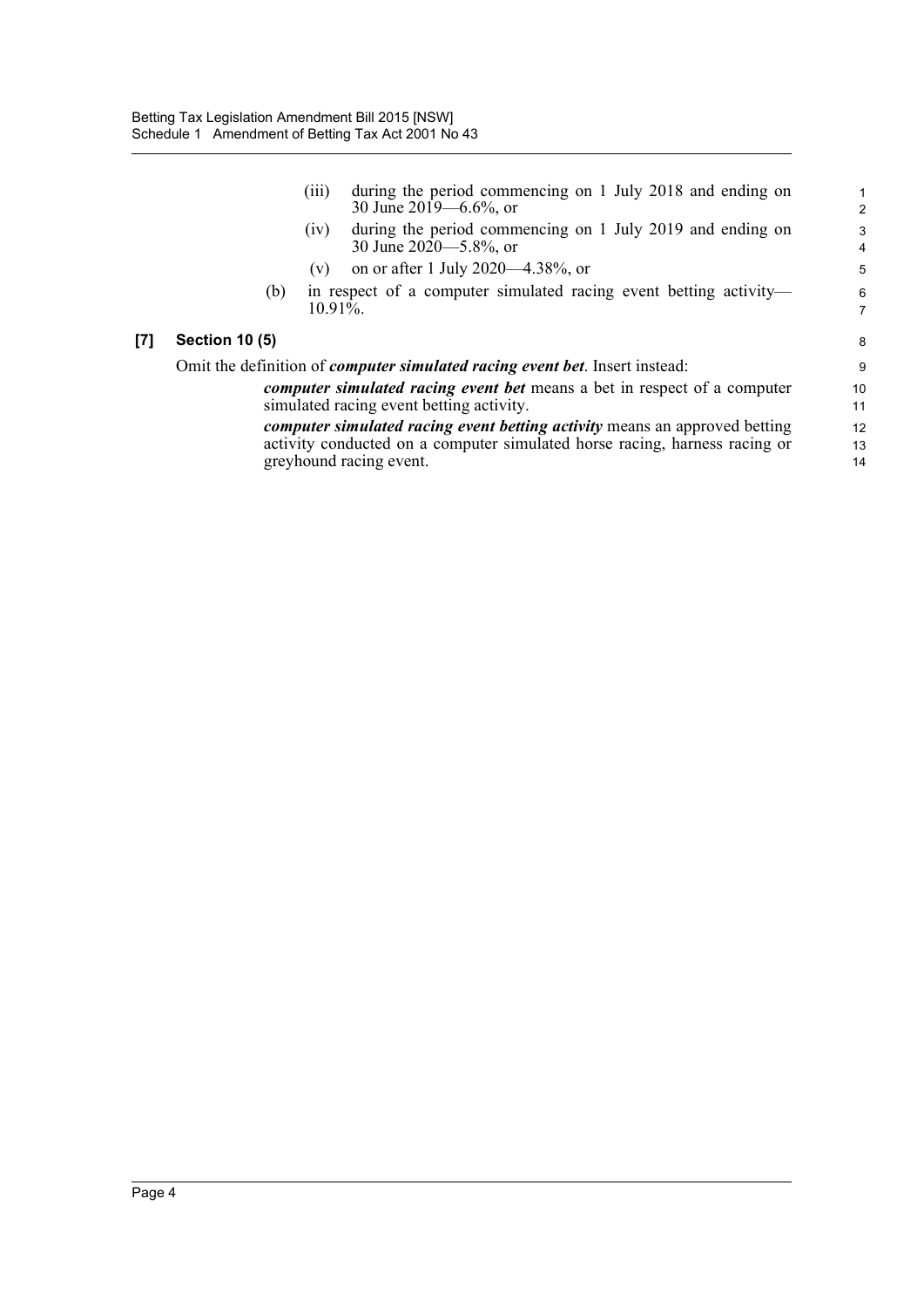#### <span id="page-7-0"></span>**Schedule 2 Amendment of Totalizator Act 1997 No 45 [1] Section 68A** Insert before section 69: **68A Definition** In this Part, *Fund* means the Tax Reduction Trust Fund established by this Part. **[2] Sections 70–70B** Insert after section 69: **70 Payment of tax reduction amount** (1) Within 7 days after the end of each quarter, TAB Limited must pay in respect of each controlling body an amount equal to the percentage of the tax reduction amount (for the quarter) prescribed by the regulations in respect of the controlling body. (2) The *tax reduction amount*, in respect of a quarter, is an amount equal to the difference between each of the following amounts: (a) the total amount of betting tax payable by TAB Limited under sections 8–10 of the *Betting Tax Act 2001* in respect of the quarter, (b) the total amount of betting tax that would have been payable by TAB Limited under those sections in respect of the quarter had the tax rate amendments not been made. (3) A payment under subsection (1): (a) in respect of Racing New South Wales or Harness Racing New South Wales, must be made directly to the controlling body concerned, or (b) in respect of Greyhound Racing New South Wales, must be paid into the Fund. (4) The regulations may authorise a payment in respect of Greyhound Racing New South Wales to be made otherwise than in accordance with subsection (3) (b) in the event of a winding-up of the Fund. (5) For the purposes of calculating the Wagering Incentive Fee under the Racing Distribution Agreement in respect of any period commencing on or after 1 July 2015, the NSW Taxes payable in respect of the period are taken to be the NSW Taxes that would have been payable in respect of the period had the tax rate amendments not been made. (6) This section has effect for all purposes as if the Racing Distribution Agreement had been amended to the extent necessary to give effect to this section by the agreement of the parties to the Racing Distribution Agreement. (7) This section does not limit or otherwise affect the ability of the parties to the Racing Distribution Agreement to agree to make changes to the agreement. (8) In this section: *NSW Taxes* has the same meaning as in the Racing Distribution Agreement. *quarter* means the 3-month period commencing on 1 January, 1 April, 1 July or 1 October in each year. *Racing Distribution Agreement* means the agreement titled "Racing Distribution Agreement" dated 11 December 1997 between the Totalizator 1  $\mathfrak{p}$ 3  $\overline{A}$ 5 6 7 8 9 10 11 12 13 14 15 16 17 18 19 20 21 22 23 24 25 26 27 28 29 30 31 32 33 34 35 36 37 38 39 40 41 42 43 44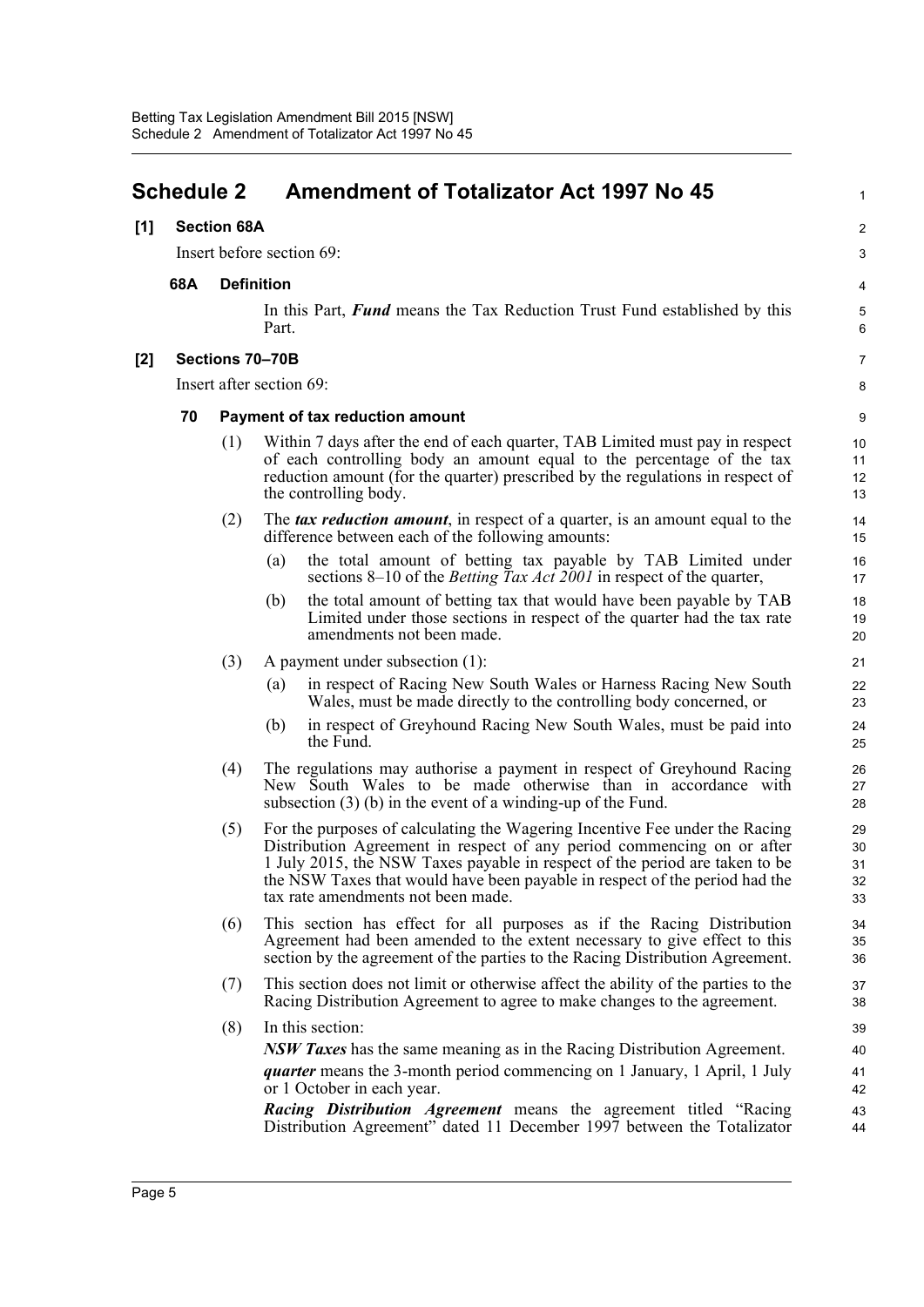|     |     | Agency Board, NSW Racing Pty Limited, the NSW Thoroughbred Racing<br>Board, Harness Racing New South Wales and the Greyhound Racing<br>Authority (NSW), as amended or substituted from time to time.                                                                             | $\mathbf{1}$<br>$\overline{c}$<br>3 |
|-----|-----|----------------------------------------------------------------------------------------------------------------------------------------------------------------------------------------------------------------------------------------------------------------------------------|-------------------------------------|
|     |     | <i>tax rate amendments</i> means the amendments made to sections 8–10 of the                                                                                                                                                                                                     | $\overline{\mathbf{4}}$             |
|     |     | Betting Tax Act 2001 by the Betting Tax Legislation Amendment Act 2015.                                                                                                                                                                                                          | 5                                   |
|     |     | <i>Wagering Incentive Fee</i> means the amount that is payable by TAB to NSW<br>Racing Pty Limited as the Wagering Incentive Fee under the Racing                                                                                                                                | $\,6\,$<br>$\overline{7}$           |
|     |     | Distribution Agreement.                                                                                                                                                                                                                                                          | 8                                   |
| 70A |     | <b>Tax Reduction Trust Fund</b>                                                                                                                                                                                                                                                  | 9                                   |
|     | (1) | There is established by this Act a fund called the Tax Reduction Trust Fund.                                                                                                                                                                                                     | 10                                  |
|     | (2) | The following amounts are to be paid into the Fund, subject to any<br>requirements specified in the regulations:                                                                                                                                                                 | 11<br>12                            |
|     |     | any amount required to be paid into the Fund under section 70,<br>(a)                                                                                                                                                                                                            | 13                                  |
|     |     | the proceeds of investment of money in the Fund,<br>(b)                                                                                                                                                                                                                          | 14                                  |
|     |     | such other amounts as are payable to the Fund under this Act or the<br>(c)<br>regulations.                                                                                                                                                                                       | 15<br>16                            |
|     | (3) | The following amounts may be paid out of the Fund, subject to any<br>requirements specified in the regulations:                                                                                                                                                                  | 17<br>18                            |
|     |     | such amounts as the Minister directs to be paid from the Fund to<br>(a)<br>Greyhound Racing New South Wales,                                                                                                                                                                     | 19<br>20                            |
|     |     | such other amounts as are authorised to be paid out of the Fund by this<br>(b)<br>Act or the regulations.                                                                                                                                                                        | 21<br>22                            |
| 70B |     | <b>Management and control of Fund</b>                                                                                                                                                                                                                                            | 23                                  |
|     | (1) | The Secretary is to manage and control the Fund in accordance with this Act<br>and the regulations.                                                                                                                                                                              | 24<br>25                            |
|     | (2) | The Secretary:                                                                                                                                                                                                                                                                   | 26                                  |
|     |     | is to act as trustee of money vested in the Fund, and<br>(a)                                                                                                                                                                                                                     | 27                                  |
|     |     | is to invest the money vested in the Fund not immediately required for<br>(b)<br>the purposes for which it is to be applied in the same way as trustees<br>may invest funds under the <i>Trustee Act 1925</i> , subject to any<br>requirements specified in the regulations, and | 28<br>29<br>30<br>31                |
|     |     | may make payments from the Fund as authorised by this Act and the<br>(c)<br>regulations.                                                                                                                                                                                         | 32<br>33                            |
|     | (3) | The Secretary has such other functions in relation to the management and<br>control of the Fund as may be conferred on the Secretary by the regulations.                                                                                                                         | 34<br>35                            |
|     | (4) | The Secretary may do all things necessary or convenient to be done in<br>connection with the exercise of the Secretary's functions.                                                                                                                                              | 36<br>37                            |
|     | (5) | The regulations may make further provision with respect to the Fund,<br>including by providing for the following:                                                                                                                                                                | 38<br>39                            |
|     |     | the investment of the money vested in the Fund,<br>(a)                                                                                                                                                                                                                           | 40                                  |
|     |     | the obligation of the Secretary to report to the Minister on the exercise<br>(b)<br>of the Secretary's functions under this section,                                                                                                                                             | 41<br>42                            |
|     |     | the winding up of the Fund.<br>(c)                                                                                                                                                                                                                                               | 43                                  |
|     | (6) | In this section, Secretary means the Secretary of the Department of Justice.                                                                                                                                                                                                     | 44                                  |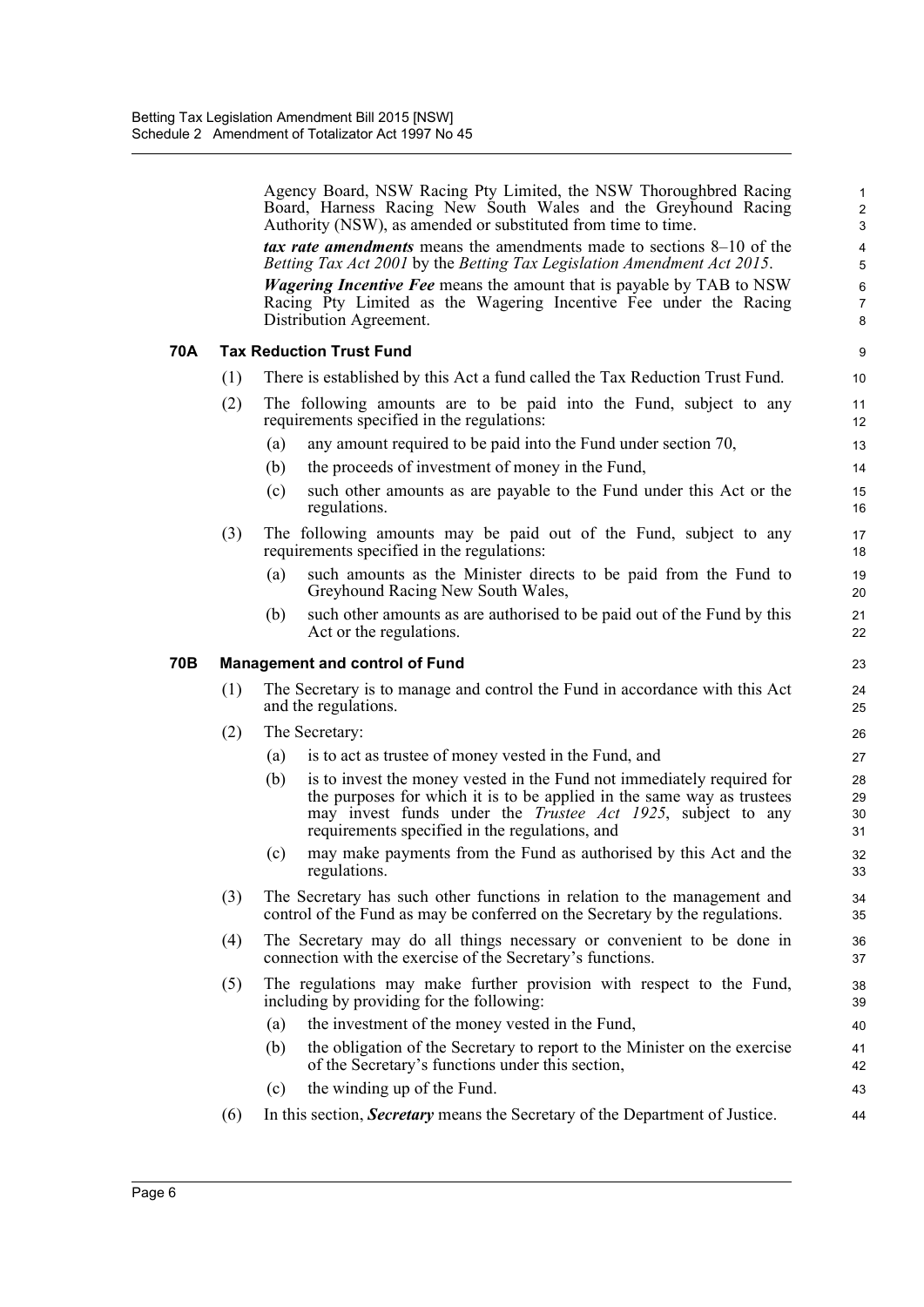| $\mathbf{[3]}$ | Schedule 2 Savings, transitional and other provisions<br>Insert at the end of the Schedule: |     |                                                                                                                                                                                                                                                                                                                                            |                            |
|----------------|---------------------------------------------------------------------------------------------|-----|--------------------------------------------------------------------------------------------------------------------------------------------------------------------------------------------------------------------------------------------------------------------------------------------------------------------------------------------|----------------------------|
|                | <b>Part 7</b>                                                                               |     | Provisions consequent on enactment of Betting Tax<br><b>Legislation Amendment Act 2015</b>                                                                                                                                                                                                                                                 |                            |
|                | 22                                                                                          |     | <b>Definition</b>                                                                                                                                                                                                                                                                                                                          | 5                          |
|                |                                                                                             |     | In this Part, <i>amending Act</i> means the <i>Betting Tax Legislation Amendment Act</i><br>2015.                                                                                                                                                                                                                                          | $\,6$<br>$\overline{7}$    |
|                | 23                                                                                          |     | <b>Savings and transitional provisions</b>                                                                                                                                                                                                                                                                                                 | 8                          |
|                |                                                                                             | (1) | Clause 1 (3) of Part 1 of this Schedule does not limit the operation of<br>regulations made under that Part containing provisions of a savings or<br>transitional nature consequent on the enactment of the amending Act.                                                                                                                  | 9<br>10<br>11              |
|                |                                                                                             | (2) | Any provision of regulations made under Part 1 of this Schedule consequent<br>on the enactment of the amending Act has effect, if the regulations so provide,<br>despite any other provision of this Part.                                                                                                                                 | 12<br>13<br>14             |
|                | 24                                                                                          |     | Payment of tax reduction amount                                                                                                                                                                                                                                                                                                            | 15                         |
|                |                                                                                             |     | The requirement of section 70 $(1)$ (as inserted by the amending Act) for an<br>amount to be paid within 7 days after the end of a quarter, to the extent that the<br>requirement applies in respect of the quarter ending on 30 September 2015, is<br>to be read as a requirement for that amount to be so paid before<br>7 January 2016. | 16<br>17<br>18<br>19<br>20 |
|                |                                                                                             |     |                                                                                                                                                                                                                                                                                                                                            |                            |